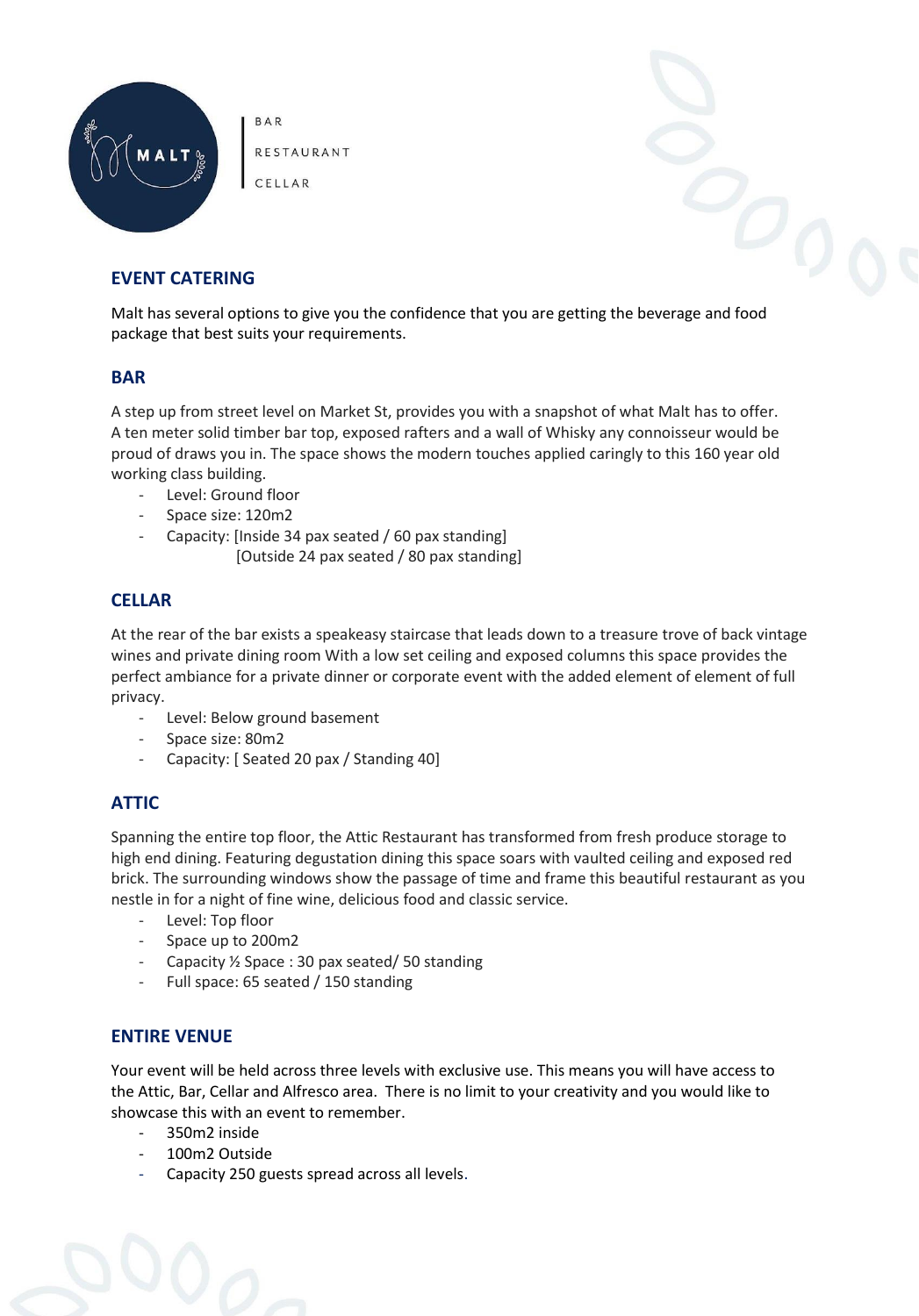

RESTAURANT

**BAR** 

CELLAR

## **BEVERAGES**

## **Option 1: Consumption**

This is the most popular approach for flexibility on numbers attending. You run a consumption tab (of your preferred beverages) secured with your credit card and charged at the conclusion of your event. You may nominate an amount or time that you would like to start and finish the tab and the flexibility of being able to extend/finalize the account remains your decision. Wine selection should be pre-arranged to ensure stock volumes meet your requirements

## **Option 2: Beverage Package \$49 pp (**2 hours)

Premium Wine: 1 Sparkling, 2 White and 2 Red wines Beer: on draft, 2 Craft beer on tap plus 1 Light Beer Other: Soft drinks and juice *\$20 per person for each additional hour. Spirits can be purchased on consumption in conjunction with the beverage package*

*Pizzini Prosecco 3 Drops Chardonnay Catalina Sands Sauvignon Blanc Bass Line Shiraz Bouchard Pinot Noir Brewdog XPA (Full Strength) Peroni Ligerra (Mid Strength) Brewdog Nany State (Light Strength) Soft Drinks & Juices*

## **FOOD**

*IMPORTANT NOTE : Please note that to ensure we are providing the best ingredients for our guests, our menus are seasonal and subject to change.*

## **Option 1: Canapes**

## **For groups from 20 to 200 guests**

\$25 for 5 choices \$35 for 8 choices \$45 for 12 choices

## **Served Cold**

*Leek, Potato, Cod Veggie Daikon Rolls Tomato, Anchovy Crostini Bresaola, Artichoke*

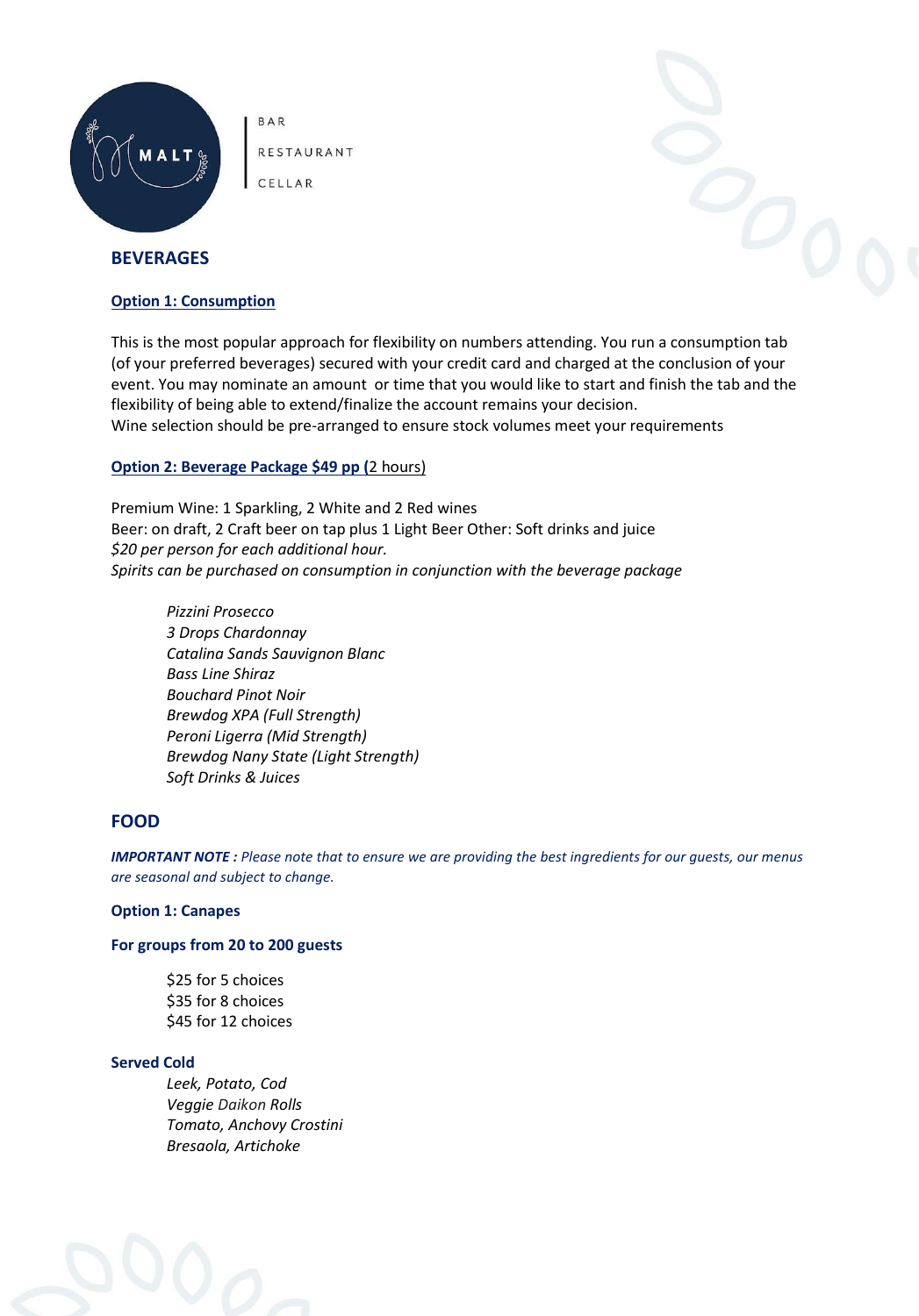

BAR RESTAURANT

CELLAR



#### **Served Hot**

*Prawn, Lemon, Corn Pancake Petite Tender, Salsa Verde Marinated Chicken, Spring Onion Maple Bacon, Pear*

#### **Sweets & Cheese**

*Farmhouse Cheddar, Lavash, Espresso Macaroons Malt Brownie Bites*

## **Option 2: Shared Group Grazing Table (Seasonal Menu) \$25pp**

This is a selection of snack dishes available on the restaurant menu that are plated on large sharing plates, great for a large standing event. Dietary requirements will be catered for individually by either altered or substituted dishes. Small plates, cutlery & napkins are provided*.*

#### *Standard Example*

*Sourdough, EVO, Black Vinegar Olives & House Pickles Stracciatella, Rockmelon, Bresaola Artichoke, Coconut Labneh, Crunchy Capers Farmhouse Cheddar, Honey, Espresso*

#### **Option 3: 3 Course Plated Menu**

**Pre-Selected Set Menu \$89pp (Choose One dish from each course for the event prior to the day)** *Please note that any and all dietary requirements will be catered for with an alternative meal* **Choice Menu \$109pp (Order taken at the table on the night)** *Freshly baked bread & sides are included in both menus* 

Dishes served individually; Dishes are selected from the current menu, but are decided on the day to ensure the best quality product. Please let us know of any dietary requirements so that we can best cater for your event on the day. Below is an example of a set menu.

Please advise of Dietary Requirements 5 business days prior to the event to ensure that guests are specially catered for.

#### **To Start**

*Sourdough, EVO, Black Vinegar* 

## **Entrée**

*Market Fish Ceviche, Tostadas Beef Tartare, Egg, Lavosh*

## **Main**

*Wagyu Brisket, Parsnip, Mustard, Jus Fish of the Day, Almond, Seaweed Butter*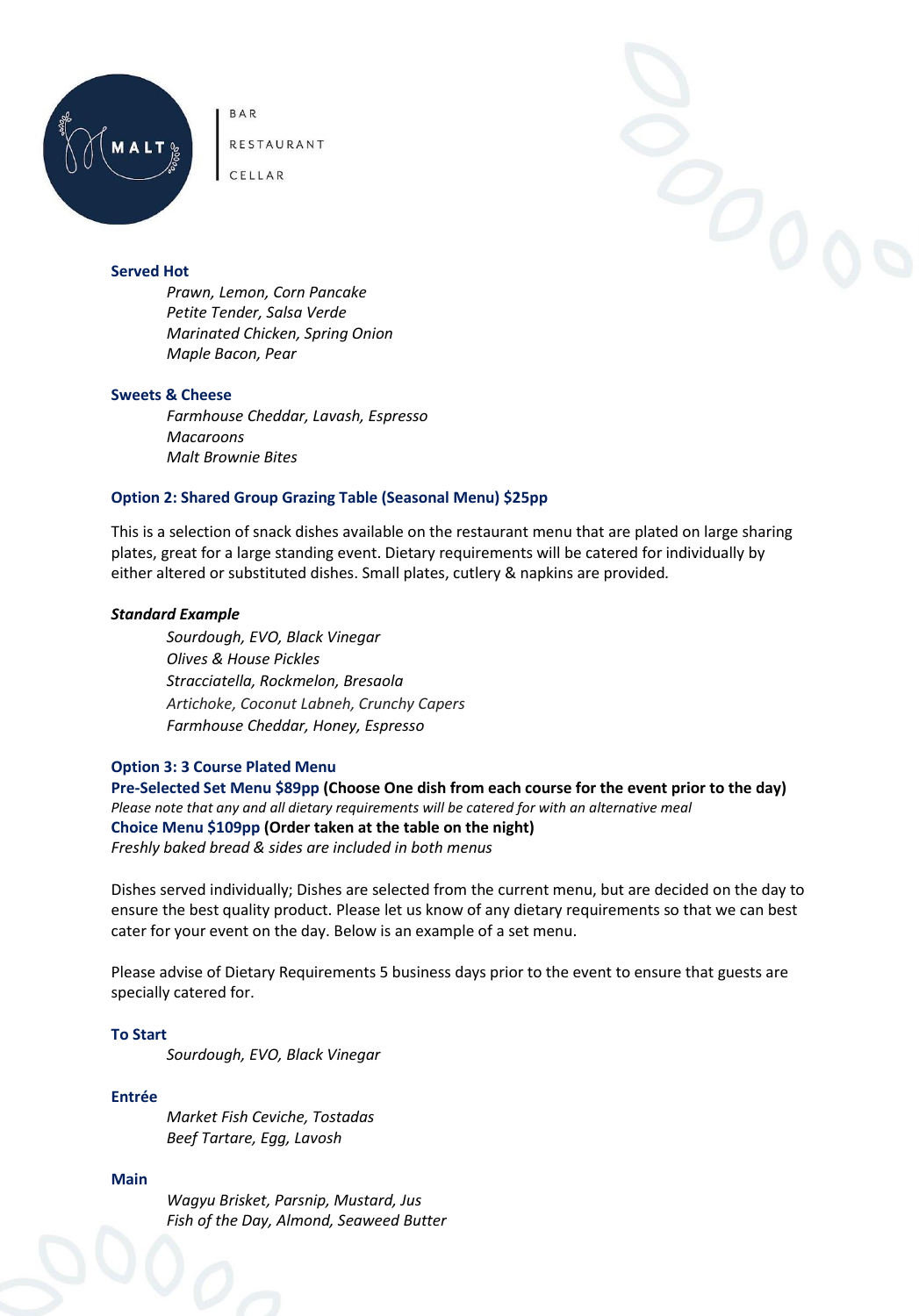

BAR RESTAURANT

CELLAR

## **Sides**

*Charred Broccolini, Romesco, Chili, Almonds Crispy Potatoes, Sour Cream, Chilli Oil* 

#### **Dessert**

*Roasted Coconut Sorbet, Mango,Meringue Malt Dining Brownie*

#### **Option 4: Chefs Feast Sharing Menu**

## **Chefs Feast \$79pp (Choose One Protein) Premium Chefs Feast \$99pp (Includes Two Proteins & Cheese)**

This is a share-style menu & the dishes are chosen by our head Chef & are the best representation of what our restaurant offers seasonally. Choose from our two bespoke, special menu that is curated on the day. You can make requests as to what you would like included on the menu, but we cannot always guarantee this due to produce availability.

Please advise of Dietary Requirements 5 business days prior to the event to ensure that guests are specially catered for.

Below is an example of what your feast menu would look like & a bespoke menu will be created for your event.

## *"Menu Example"*

## **1 st Course**

*Natural Tasmanian Oysters, Watermelon & Cayenne Hot Sauce Sourdough, Evo, Black Vinegar Stracciatella, Candy Melon, Bresaola Artichoke, Coconut Labneh, Crunchy Capers*

#### **2 rd Course**

*Wagyu Brisket, Parsnip, Mustard, Jus Roasted Fish of the day, Seaweed Butter*

#### **Served with**

*Spiced Cous Cous, Charred Corn, Sweet Currents Crispy Chats*

## **3rd Course**

*Macaroons Malt Brownie Farmhouse Cheddar, Honey, Espresso, Lavosh\* (Premium Feast Only)*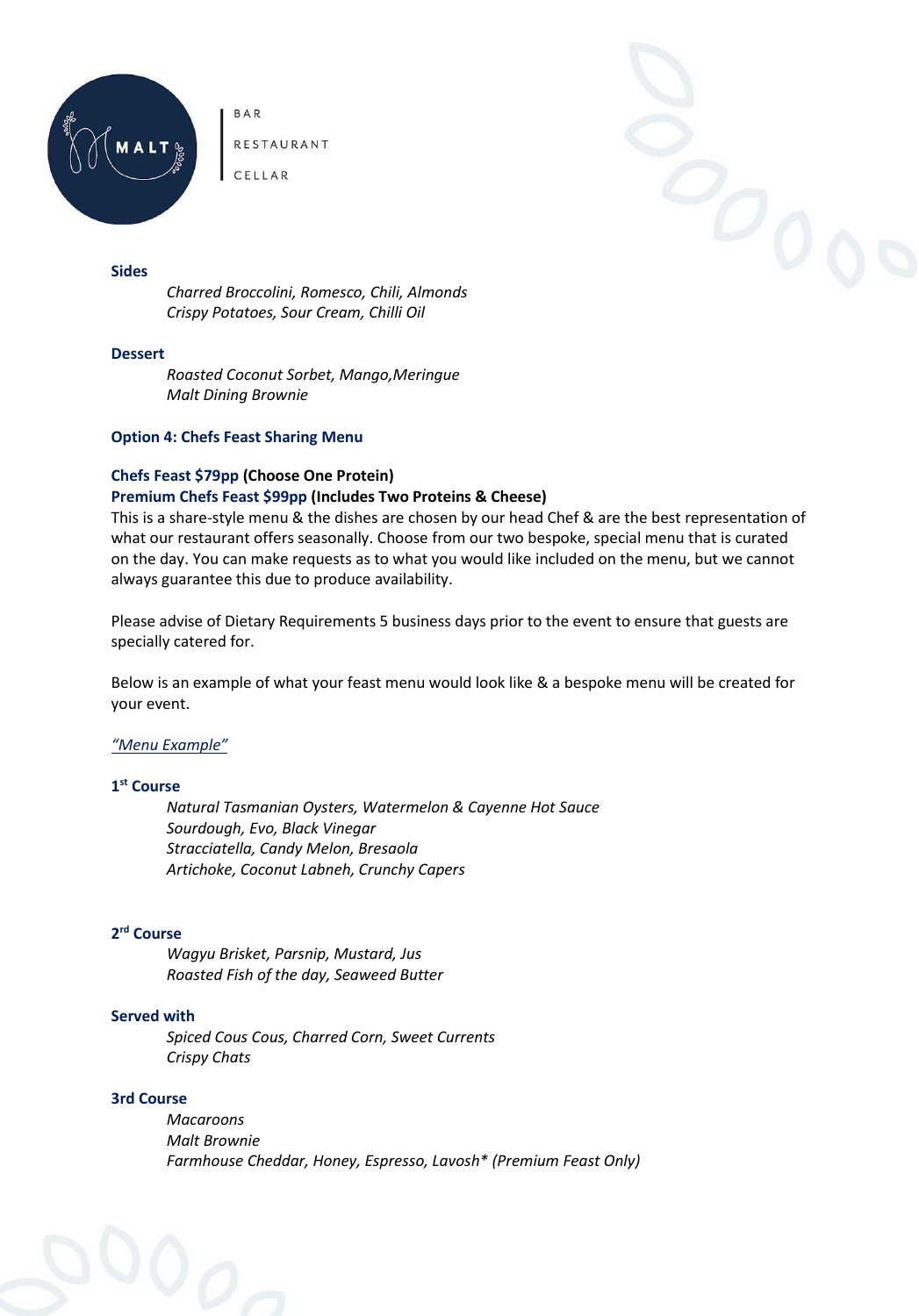

**BAR** 

RESTAURANT

CELLAR

# **Booking Terms and Conditions**

- All food and specific dietary requirements must be confirmed over 5 business days in advance of the event.
- No group booking is guaranteed until credit card information is provided.
- Malt does not offer credit and all payment must be settled on or before the event.
- Cancellations within 5 days of the event will incur a \$50pp charge
- If guest numbers reduce on the night the previously confirmed number will be charged.
- Any event impacted by a forced lock down due to COVID will receive a full refund

# **Frequently Asked Questions**

#### **Does Malt Dining have wheelchair access?**

*Yes, it does for the 1st floor for the Bar. We unfortunately do not have lifts to allow guests to travel to Cellar or Attic spaces*

## **Do you cater to dietary requirements?**

*Yes, we do cater to dietary requirements. These requirements need to be clearly communicated to us no later than 5 Business Days before the event. Any Dietary requirements we are informed about within 5 days of the event we will do our best to cater towards but may be limited.* 

## **Does the space have AV capabilities?**

*Yes, with prior notice. We can have a TV with HDMI cord ready for your event* 

## **Can I choose the beverages on my beverage package?**

*The beverage package is a set selection but with prior notice we can organise a alternative option in replacement of the current option*

*There may be additional charges incurred for the changes. We will notify you of any additional charges.*

## **Can I choose a different food option on my set menu?**

*The food options are a set selection but with prior notice we can organise an alternative option in replacement of the current option. These alternative options need to be organised and finalised 7 days before the event. There may be additional charges incurred for the changes. We will notify you of any additional charges.*

## **Can I listen to my own music and if so how do I set this up?**

*Malt Dining uses a Spotify account. For full attic & full venue hires, we can offer our Spotify account. If you create a playlist on your account, we can follow this playlist and play this at the event.*

## **Do you allow BYO?**

*"We are a license venue and rely on our beverage revenue for our business to survive, as such BYO wines is not an option. However if you would like to work with a particular supplier or have a preference on wine styles, please let us know and we can provide you a package price for your event"*